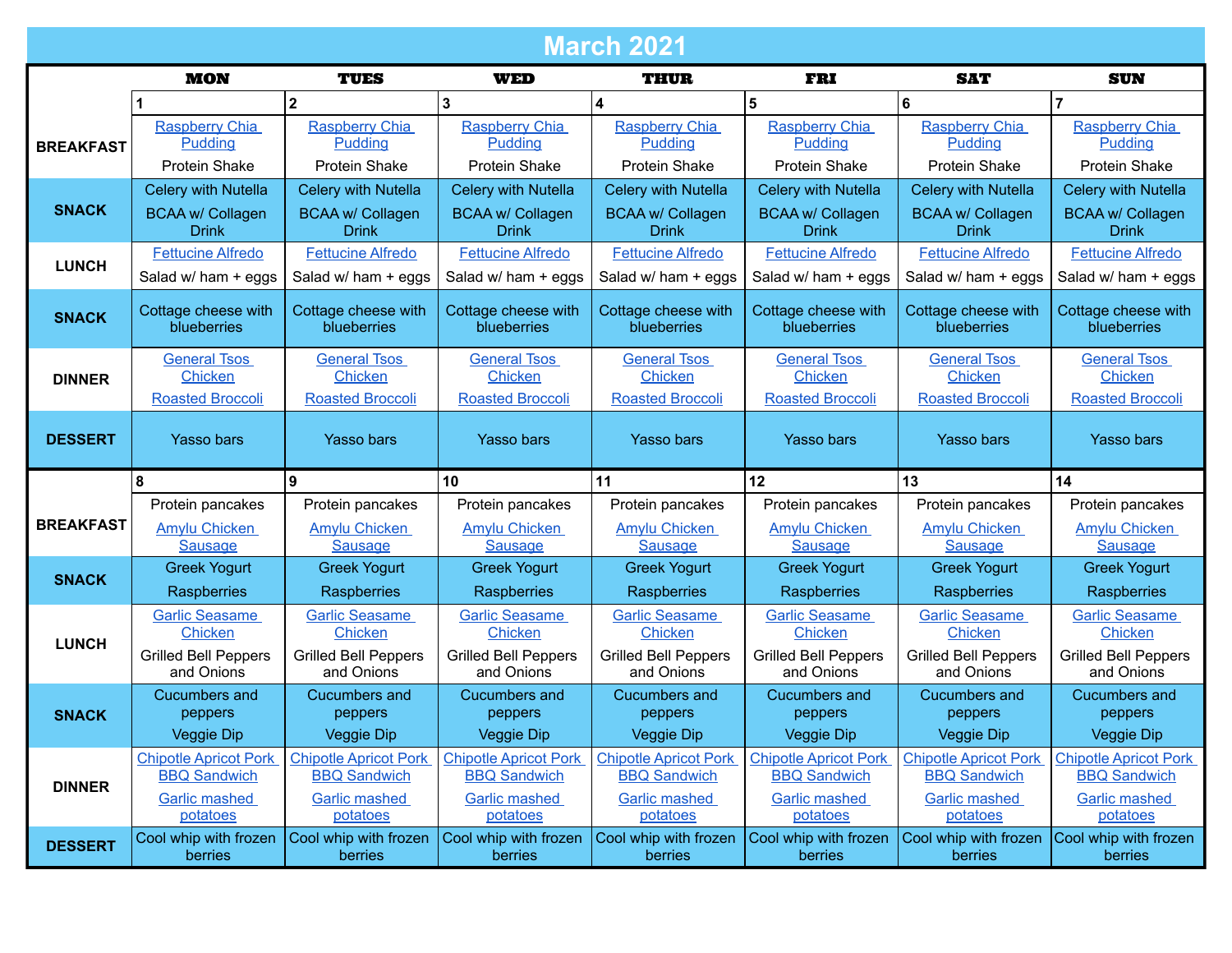|                  | 15                                                       | 16                                                       | 17                                                      | 18                                                      | 19                                                       | 20                                                      | 21                                                       |
|------------------|----------------------------------------------------------|----------------------------------------------------------|---------------------------------------------------------|---------------------------------------------------------|----------------------------------------------------------|---------------------------------------------------------|----------------------------------------------------------|
| <b>BREAKFAST</b> | Skillet eggs, spinach<br>turkey sausage, hash<br>browns  | Skillet eggs, spinach,<br>turkey sausage, hash<br>browns | Skillet eggs, spinach<br>turkey sausage, hash<br>browns | Skillet eggs, spinach<br>turkey sausage, hash<br>browns | Skillet eggs, spinach,<br>turkey sausage, hash<br>browns | Skillet eggs, spinach<br>turkey sausage, hash<br>browns | Skillet eggs, spinach,<br>turkey sausage, hash<br>browns |
| <b>SNACK</b>     | Kodiak protein balls                                     | Kodiak protein balls                                     | Kodiak protein balls                                    | Kodiak protein balls                                    | Kodiak protein balls                                     | Kodiak protein balls                                    | Kodiak protein balls                                     |
|                  | Apple                                                    | Apple                                                    | Apple                                                   | Apple                                                   | Apple                                                    | Apple                                                   | Apple                                                    |
|                  | <b>Sesame Beef</b>                                       | <b>Sesame Beef</b>                                       | <b>Sesame Beef</b>                                      | <b>Sesame Beef</b>                                      | <b>Sesame Beef</b>                                       | <b>Sesame Beef</b>                                      | <b>Sesame Beef</b>                                       |
| <b>LUNCH</b>     | Zucchini Chips with                                      | <b>Zucchini Chips with</b>                               | <b>Zucchini Chips with</b>                              | Zucchini Chips with                                     | Zucchini Chips with                                      | Zucchini Chips with                                     | <b>Zucchini Chips with</b>                               |
|                  | Mozzarela                                                | Mozzarela                                                | Mozzarela                                               | Mozzarela                                               | Mozzarela                                                | Mozzarela                                               | <b>Mozzarela</b>                                         |
| <b>SNACK</b>     | <b>Baby Carrots</b>                                      | <b>Baby Carrots</b>                                      | <b>Baby Carrots</b>                                     | <b>Baby Carrots</b>                                     | <b>Baby Carrots</b>                                      | <b>Baby Carrots</b>                                     | <b>Baby Carrots</b>                                      |
|                  | <b>Hummus</b>                                            | <b>Hummus</b>                                            | <b>Hummus</b>                                           | <b>Hummus</b>                                           | <b>Hummus</b>                                            | <b>Hummus</b>                                           | <b>Hummus</b>                                            |
|                  | <b>Cauliflower Crust</b><br>Pizza (BBQ, flank            | <b>Cauliflower Crust</b><br>Pizza (BBQ, flank            | <b>Cauliflower Crust</b><br>Pizza (BBQ, flank           | <b>Cauliflower Crust</b><br>Pizza (BBQ, flank           | <b>Cauliflower Crust</b><br>Pizza (BBQ, flank            | <b>Cauliflower Crust</b><br>Pizza (BBQ, flank           | <b>Cauliflower Crust</b><br>Pizza (BBQ, flank            |
| <b>DINNER</b>    | steak, red onions)                                       | steak, red onions)                                       | steak, red onions)                                      | steak, red onions)                                      | steak, red onions)                                       | steak, red onions)                                      | steak, red onions)                                       |
|                  | Salad w/ Bacon Bits &                                    | Salad w/ Bacon Bits &                                    | Salad w/ Bacon Bits & Salad w/ Bacon Bits &             |                                                         | Salad w/ Bacon Bits & Salad w/ Bacon Bits &              |                                                         | Salad w/ Bacon Bits                                      |
|                  | Eggs                                                     | Eggs                                                     | Eggs                                                    | Eggs                                                    | Eggs                                                     | Eggs                                                    | & Eggs                                                   |
| <b>DESSERT</b>   | <b>Yasso bars</b>                                        | <b>Yasso bars</b>                                        | <b>Yasso bars</b>                                       | <b>Yasso bars</b>                                       | <b>Yasso bars</b>                                        | <b>Yasso bars</b>                                       | <b>Yasso bars</b>                                        |
|                  |                                                          |                                                          |                                                         |                                                         |                                                          |                                                         |                                                          |
|                  | 22                                                       | 23                                                       | 24                                                      | 25                                                      | 26                                                       | 27                                                      | 28                                                       |
|                  | Oatmeal with                                             | Oatmeal with                                             | Oatmeal with                                            | Oatmeal with                                            | Oatmeal with                                             | Oatmeal with                                            | Oatmeal with                                             |
|                  | <b>BREAKFAST</b> bananas, blueberries,<br>protein powder | bananas, blueberries.<br>protein powder                  | bananas, blueberries,<br>protein powder                 | bananas, blueberries,<br>protein powder                 | bananas, blueberries,<br>protein powder                  | bananas, blueberries,<br>protein powder                 | bananas, blueberries,<br>protein powder                  |
|                  | Snap Peas and Bell                                       | Snap Peas and Bell                                       | <b>Snap Peas and Bell</b>                               | <b>Snap Peas and Bell</b>                               | Snap Peas and Bell                                       | Snap Peas and Bell                                      | <b>Snap Peas and Bell</b>                                |
| <b>SNACK</b>     | Peppers                                                  | Peppers                                                  | Peppers                                                 | Peppers                                                 | Peppers                                                  | Peppers                                                 | Peppers                                                  |
|                  | <b>Veggies Dip</b>                                       | <b>Veggies Dip</b>                                       | <b>Veggies Dip</b>                                      | <b>Veggies Dip</b>                                      | <b>Veggies Dip</b>                                       | <b>Veggies Dip</b>                                      | <b>Veggies Dip</b>                                       |
| <b>LUNCH</b>     | Chicken and shrimp                                       | Chicken and shrimp                                       | <b>Chicken and shrimp</b>                               | Chicken and shrimp                                      | Chicken and shrimp                                       | Chicken and shrimp                                      | Chicken and shrimp                                       |
|                  | fajitas                                                  | fajitas                                                  | fajitas                                                 | fajitas                                                 | fajitas                                                  | fajitas                                                 | fajitas                                                  |
| <b>SNACK</b>     | Kodiak protein                                           | Kodiak protein                                           | Kodiak protein                                          | Kodiak protein                                          | Kodiak protein                                           | Kodiak protein                                          | Kodiak protein                                           |
|                  | brownies                                                 | brownies                                                 | <b>brownies</b>                                         | brownies                                                | brownies                                                 | brownies                                                | brownies                                                 |
|                  | <b>Mongolian Beef</b>                                    | <b>Mongolian Beef</b>                                    | <b>Mongolian Beef</b>                                   | <b>Mongolian Beef</b>                                   | <b>Mongolian Beef</b>                                    | <b>Mongolian Beef</b>                                   | <b>Mongolian Beef</b>                                    |
| <b>DINNER</b>    | <b>w/Bell Peppers</b>                                    | <b>w/Bell Peppers</b>                                    | <b>w/Bell Peppers</b>                                   | <b>w/Bell Peppers</b>                                   | <b>w/Bell Peppers</b>                                    | w/Bell Peppers                                          | w/Bell Peppers                                           |
|                  | <b>Chipotle Lime</b><br><b>Mashed Sweet</b>              | <b>Chipotle Lime</b><br><b>Mashed Sweet</b>              | <b>Chipotle Lime</b><br><b>Mashed Sweet</b>             | <b>Chipotle Lime</b><br><b>Mashed Sweet</b>             | <b>Chipotle Lime</b><br><b>Mashed Sweet</b>              | <b>Chipotle Lime</b><br><b>Mashed Sweet</b>             | <b>Chipotle Lime</b><br><b>Mashed Sweet</b>              |
|                  | <b>Potatoes</b>                                          | <b>Potatoes</b>                                          | <b>Potatoes</b>                                         | <b>Potatoes</b>                                         | <b>Potatoes</b>                                          | <b>Potatoes</b>                                         | <b>Potatoes</b>                                          |
| <b>DESSERT</b>   | <b>Yasso Bars</b>                                        | <b>Yasso Bars</b>                                        | <b>Yasso Bars</b>                                       | <b>Yasso Bars</b>                                       | <b>Yasso Bars</b>                                        | <b>Yasso Bars</b>                                       | <b>Yasso Bars</b>                                        |